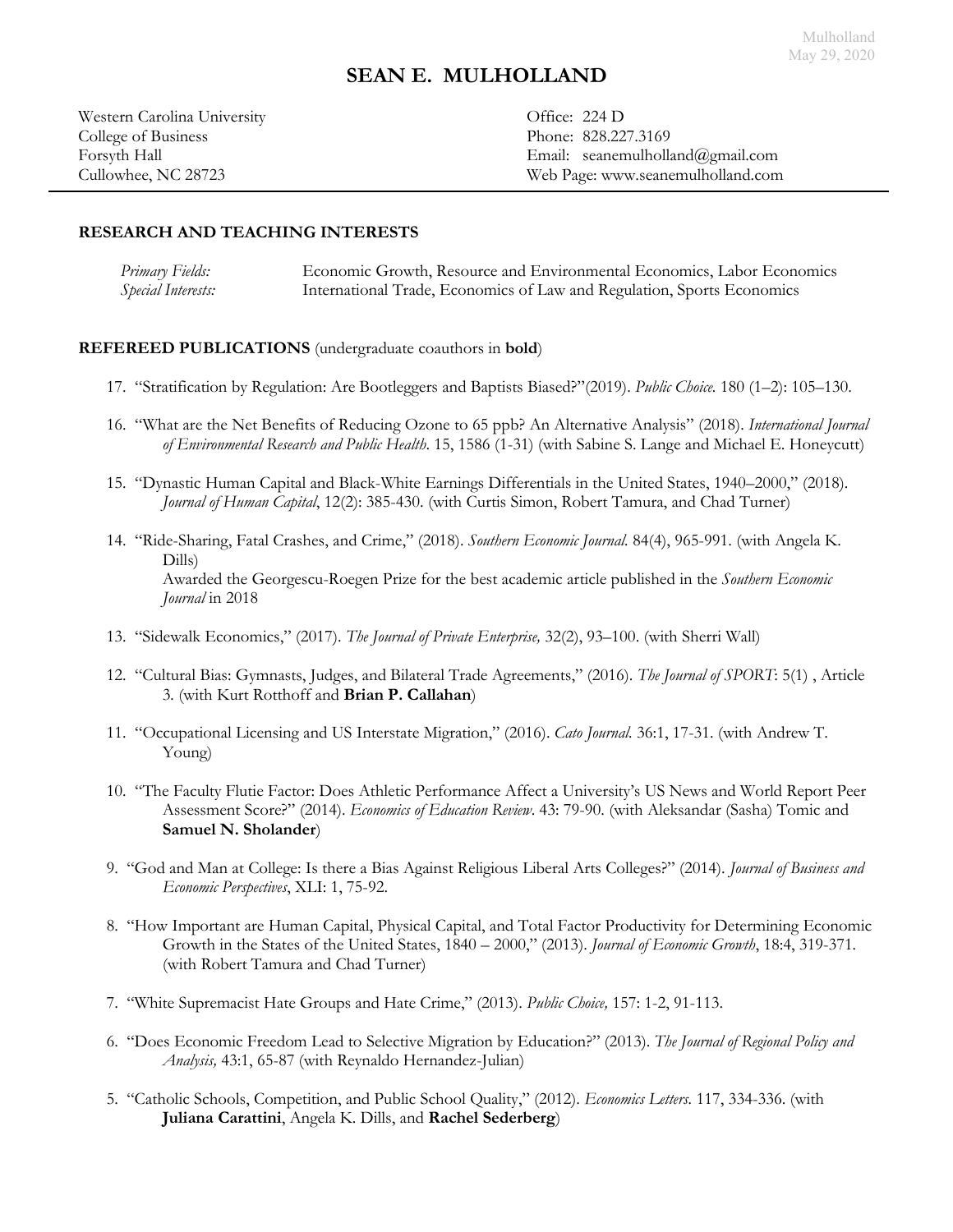- 4. "A Comparative Look at Private and Public Schools' Class Size Determinants," (2010). *Education Economics,* 18:4, 435-454. (with Angela K. Dills)
- 3. "Hate Fuel: On the Relationship Between Local Government Policy and Hate Group Activity" (2010). *Eastern Economic Journal*, 36:4, 480–499.
- 2. "Does the Introduction of Independent Redistricting Reduce Congressional Partisanship?" (2009). *Villanova Law Review,* Volume 54. (with David G. Oedel, Allen K. Lynch, and Neil T. Edwards)
- 1. "[Education and Income of the States of the United States: 1840-2000](http://www.springerlink.com/content/n151271x51753455/?p=eb108d62b0484b149ea3a76ce180e3f3&pi=1)," (2007). *Journal of Economic Growth,* 12:2, 101-158. (with Scott L. Baier, Robert Tamura, and Chad Turner)

# **BOOK CHAPTERS**

- "Race and Economics," (2010). in *21st Century Economics: A Reference Handbook*, edited by Rhonda Free. Sage Publishing.
- "Land Trusts: The Growth of the Non-Profit Land Conservancy Movement," (2004). (Property and Environment Research Center, Bozeman, Montana) in *Incentives and Conservation: The Next Generation of Environmentalists,* edited by Daniel K. Benjamin. Lanham, MD: Rowman and Littlefield.

### **OTHER WORKS**

- Public Interest Comment: Effluent Limitations Guidelines and Standards for the Dental Category, The Mercatus Center at George Mason University, February 20, 2015.
- Public Interest Comment: Standards of Performance for New Residential Wood Heaters, New Residential Hydronic Heaters and Forced-Air Furnaces, and New Residential Masonry Heaters, The Mercatus Center at George Mason University, May 2, 2014.
- Public Interest Comment: Passenger Vessels Accessibility Guidelines. The Mercatus Center at George Mason University, January 14, 2014.
- Public Interest Comment: Energy Conservation Program: Energy Conservation Standards for Commercial Refrigeration Equipment, The Mercatus Center at George Mason University, November 12, 2013.
- Public Interest Comment: Control of Air Pollution From Motor Vehicles: Tier 3 Motor Vehicle Emission and Fuel Standards RIN 2060-AQ86 (with James Broughel), The Mercatus Center at George Mason University, June 6, 2013.
- "Multidisciplinarity: Educational Eddies on the Path to Multidimensional Innovation," (2006). in *Defining and Promoting Multidisciplinarity: Comparing and Integrating Differing Prospectives in Liberal Education Courses*, Moravian College Faculty Workshop, Moravian College, Bethlehem PA.

#### **RESEARCH UNDER REVIEW** (undergraduate coauthors in bold)

- "Income Inequality in the United States: Measurement, Composition, Sources, and Responsiveness" (with Cortnie Shupe)
- "Does Economic Freedom Lead to Selective Migration By Race?" (with Reynaldo Hernandez-Julian)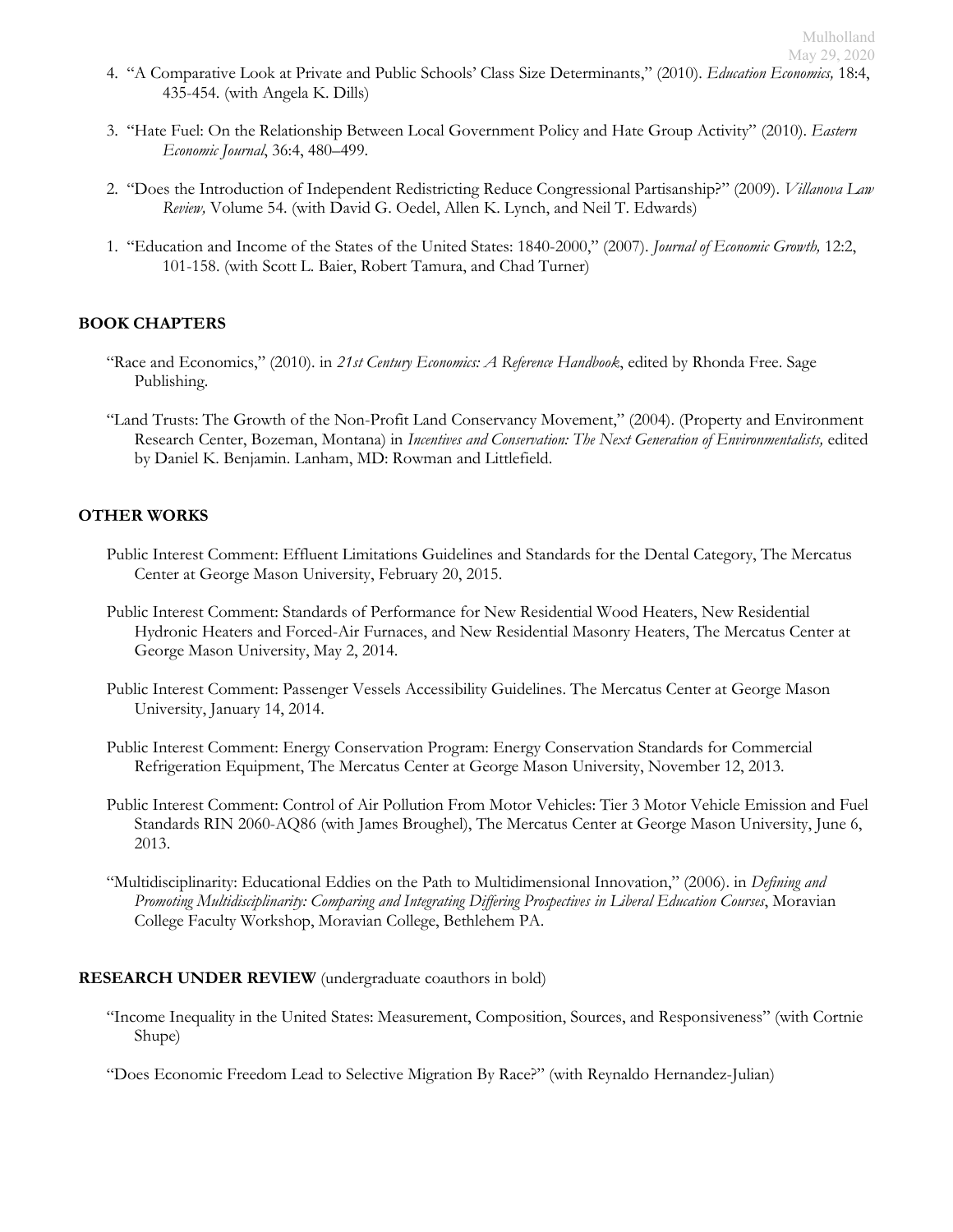### **WORKING PAPERS**

"A Classroom Experiment on Import Tariffs and Quotas Under Perfect and Imperfect Competition"

"Does the Informal Sector Size Alter the Effect Corruption Has on Income Inequality?" (with Jamie Bologna Pavlik)

"Moralists, Moonshiners, and Monitors"

"Don't TREAD on Me"

"Men's basketball performance and US News and World Report peer assessment scores" (with Sasha Tomic)

"Test Optional Admissions and Student Debt" (with **Ally Bevers**)

"Covid-19 Prevalence and Seat Availability for First-year Students"

# **POSITIONS HELD**

Professor of Economics (tenured), Western Carolina University, Cullowhee, NC (Summer 2018 – Present) Associate Director of the Center for the Study of Free Enterprise at Western Carolina University, Cullowhee, NC (April 2020 – Present)

Professor of Economics (untenured), Western Carolina University, Cullowhee, NC (Fall 2016 – Summer 2018)

Professor of Economics, Stonehill College, Easton, MA (Fall 2015 – Summer 2016) Associate Professor of Economics (tenured), Stonehill College, Easton, MA (Fall 2012 – Spring 2015) Associate Professor of Economics (untenured), Stonehill College, Easton, MA (Fall 2009 – Spring 2012) Environmental Studies Program Member (Fall 2009 – Spring 2016) Martin Institute Faculty Fellow (Fall 2012 – Spring 2014)

Adjunct Professor, Boston College, Woods College of Advancing Studies, Chestnut Hill, MA (Fall 2015 – Spring 2016)

Affiliated Senior Scholar, The Mercatus Center at George Mason University (Summer 2012 – Spring 2016)

Lead Scholar, The Mercatus Center's Regulatory Report Card Project (Summer 2011 – Spring 2016)

Assistant Professor of Economics, Mercer University, Macon, GA (Fall 2007 – Spring 2009) Member, Mercer University Earth and Environmental Science Program

Assistant Professor of Economics, Moravian College, Bethlehem, PA (Fall 2005 – Spring 2007) Member, Moravian College Environmental Studies Program (Fall 2005 – Spring 2007)

Assistant Professor of Economics, Auburn University-Montgomery, AL (Summer 2004 - Summer 2005)

Graduate Instructor, Clemson University, Clemson, SC (Fall 2001 - Summer 2003)

Adjunct Professor, Anderson College (now Anderson University), Anderson, SC (Fall 2002 - Spring 2003)

# **EDUCATION**

Clemson University Ph.D. in Applied Economics, May 2004 *Primary Advisor:* Professor Robert Tamura *Dissertation Title:* "Essays in Applied Microeconomics: Education and Environmental Resources" M.A. in Economics, May 2001 B.S. in Economics, *cum laude*, Fall 1997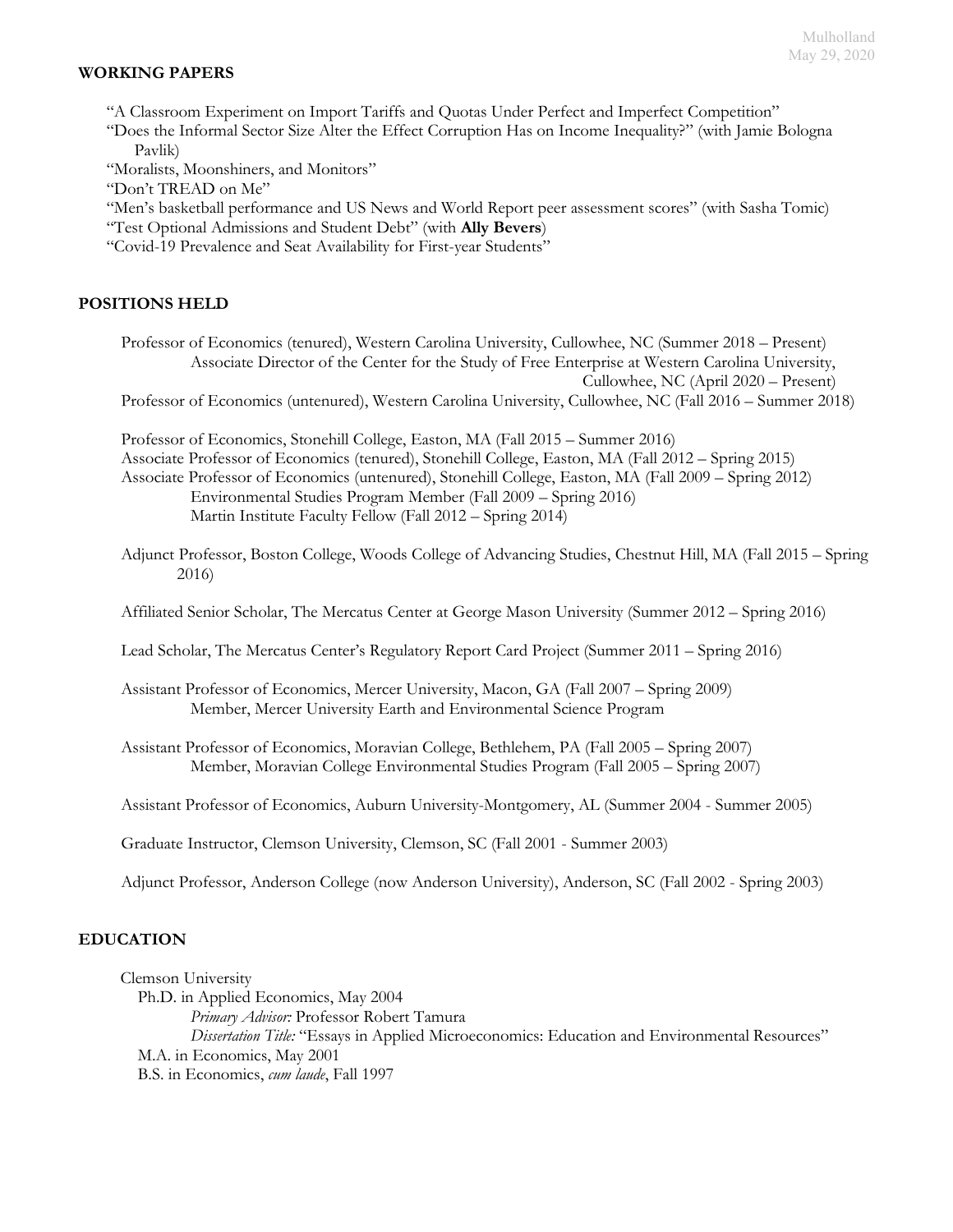#### Mulholland May 29, 2020

#### **RESEARCH PRESENTATIONS**

Eastern Economic Association Meetings, Boston, Massachusetts, March 1, 2020 Southern Economic Association Meetings, Ft. Lauderdale, Florida, November 24, 2019 Public Choice Society Meetings: Louisville, Kentucky, March 16, 2019 Eastern Economic Association Meetings, New York, New York, March 2, 2019 Association of Private Enterprise Education Meetings: Las Vegas, Nevada, April 2, 2018 Appalachian Research in Business Symposium, Johnson City, Tennessee, March 23, 2018, Southern Economic Association Meetings, Tampa Bay, Florida, November 18, 2017 Texas Tech University, Lubbock, Texas, September 22, 2017 Association of Private Enterprise Education Meetings: Maui, Hawaii, April 11, 2017 Public Choice Society Meetings: New Orleans, Louisiana, March 4, 2017 Creighton University, Omaha, Nebraska, November 4, 2016 International Atlantic Economics Society Meetings: Washington, D.C., October 16, 2016 Association of Private Enterprise Education Meetings: Las Vegas, Nevada, April 5, 2016 Public Choice Society Meetings: Fort Lauderdale, Florida, March 12, 2016 Association of Private Enterprise Education Meetings: Cancun, Mexico, April 14, 2015 Southern Economic Association Meetings, Atlanta, Georgia, November 23, 2014 Association of Private Enterprise Education Meetings: Las Vegas, Nevada, April 15, 2014 Public Choice Society Meetings: Charleston, South Carolina, March 8, 2014 West Virginia University, Morgantown, West Virginia, February 21, 2014 Southern Economic Association Meetings, Tampa Bay, Florida, November 25, 2013 Association of Private Enterprise Education Meetings: Maui, Hawaii, April 6, 2013 Public Choice Society Meetings: New Orleans, Louisiana, March 8, 2013 Association of Private Enterprise Education Meetings: Las Vegas, Nevada, April 3, 2012 Eastern Economic Association Meetings, Boston, Massachusetts, March 9, 2012 Suffolk University, Economic Research Seminar Series, Boston, Massachusetts, February 15, 2012 Association of Private Enterprise Education Meetings: Nassau, Bahamas, April 11, 2011 Eastern Economic Association Meetings, New York City, New York, February 25, 2011 Stonehill College, Social Science Research Seminar, February 18, 2011 Southern Economic Association Meetings, Atlanta, Georgia, November 22, 2010 Association of Private Enterprise Education Meetings: Las Vegas, Nevada April 14, 2010 Association of Private Enterprise Education Meetings: Guatemala City, Guatemala, April 6, 2009 Lebanon Valley College, Annville, PA, February 12, 2009 College of the Holy Cross, Worcester, MA, January 30, 2009 Stonehill College, Easton, MA, January 28, 2009 American Economic Association, National Economic Association, San Francisco, California, January 3, 2009 Southern Economic Association Meetings, New Orleans, Louisiana November 19, 2007 Eastern Economic Association Meetings, Philadelphia, Pennsylvania, February 24, 2006 Southern Economic Association Meetings, Washington, DC, November 20, 2005 Macon State College – Middle Georgia Economic Seminar Series, Macon, Georgia, June 20, 2005 Midwest Economic Association Meetings, Milwaukee, Wisconsin, March 12, 2005 Eastern Economic Association Meetings, New York City, New York, March 4, 2005 Midwest Macroeconomic Meetings, Ames, Iowa, May, 2004 Moravian College, March 1, 2004 Auburn University, February 27, 2004 Auburn University-Montgomery, February 17, 2004 American Agricultural Economics Association Meetings, Montreal, Quebec, July, 2003 Southern Agricultural Economics Association Meetings, Orlando, Florida, February, 2002

Southern Economic Association Conference, Tampa Bay, Florida, November, 2001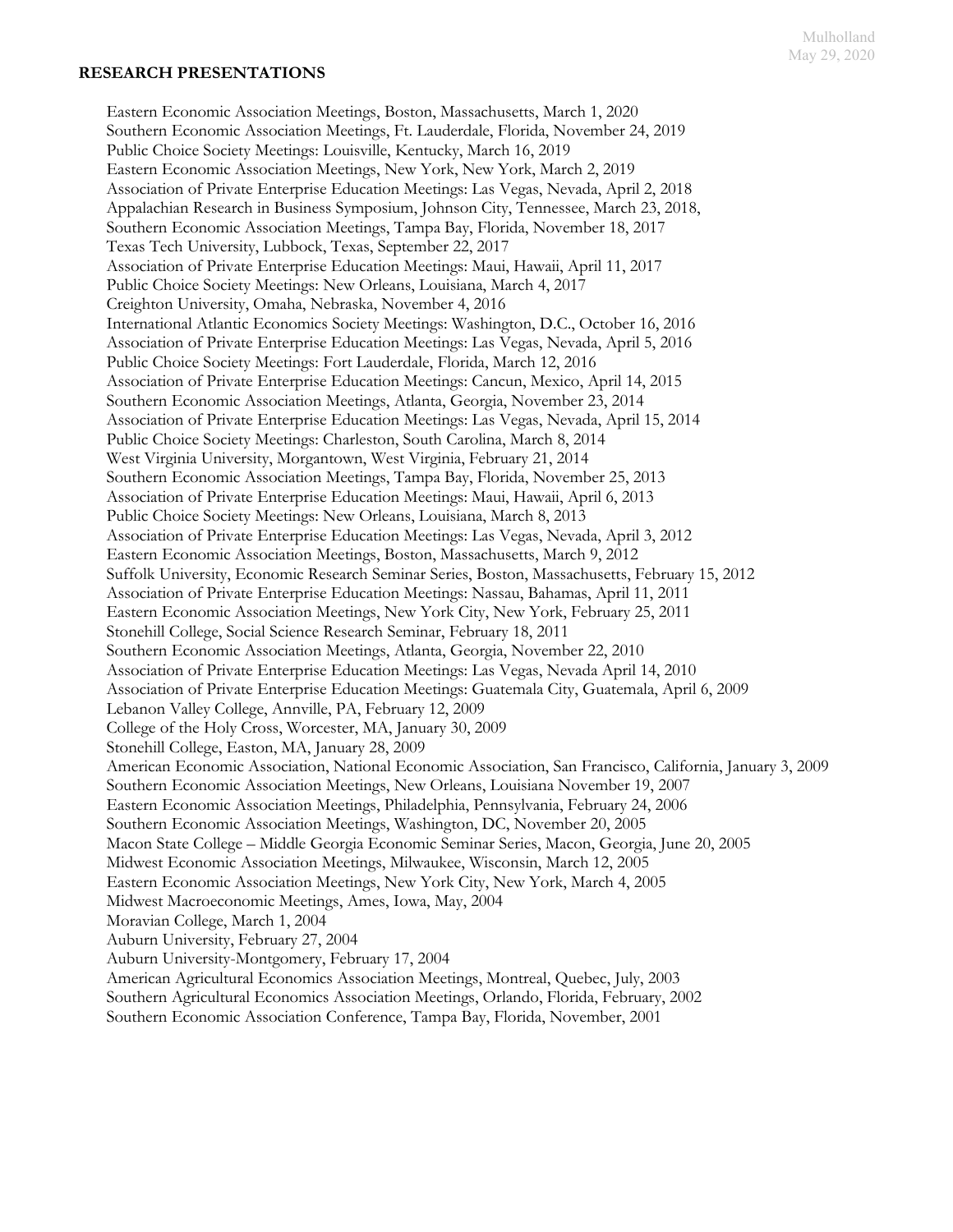### **AWARDS, GRANTS, & FELLOWSHIPS**

| 2019      | Summer Undergraduate Research Program (SURP) Grant with Ally Bevers                              |
|-----------|--------------------------------------------------------------------------------------------------|
| 2018-2019 | Western Carolina University, College of Business Faculty Excellence Award (Student Nominated)    |
| 2018      | Georgescu-Roegen Prize: best academic article published in the Southern Economic Journal in 2018 |
| 2017-2018 | Western Carolina University, Honors College Board of Directors Faculty Excellence Award          |
| 2017-2018 | Western Carolina University's College of Business Excellence in Research Award                   |
| 2017      | Western Carolina University Chancellor's Travel Fund (SEA Conferences Support)                   |
| 2016      | Western Carolina University Chancellor's Travel Fund (IAEA Conferences Support)                  |
| 2015      | Charles G. Koch Foundation, Research Mentorship (with Jamye Bologna)                             |
| 2015      | Stonehill Undergraduate Research Experience (SURE) Grant with David Gorey                        |
| 2014      | Stonehill Undergraduate Research Experience (SURE) Grant with Thomas Gumbley                     |
| 2014      | Stonehill Undergraduate Research Experience (SURE) Grant with Ryan O'Keefe                       |
| 2014-2015 | Charles G. Koch Foundation, Weekend Seminar, Book Club, and Speaker Series                       |
| 2013-2014 | Institute for Humane Studies, On-Campus Programs Grant, Book Club, and Speaker Series            |
| 2013      | Stonehill Undergraduate Research Experience (SURE) Grant with Paul Fazio                         |
| 2012-2013 | Charles G. Koch Foundation, Weekend Seminar Exploring Liberty at Stonehill College,              |
| 2012      | Athletic Department's Outstanding Faculty Member Award                                           |
| 2012      | Stonehill College Professional Development Grant                                                 |
| 2012      | Stonehill Undergraduate Research Experience (SURE) Grant with Sean Moran                         |
| 2012      | Stonehill Undergraduate Research Experience (SURE) Grant with Rachel Sederberg                   |
| 2012      | Stonehill College Classroom Innovation Grant                                                     |
| 2011      | Stonehill Undergraduate Research Experience (SURE) Grant with Rachel Sederberg                   |
| 2010      | Stonehill College Pedagogy Travel Grant                                                          |
| 2010-2011 | Stonehill College Summer Professional Development Grant                                          |
| 2010-2011 | Charles G. Koch Foundation, Weekend Seminar Exploring Liberty at Stonehill College               |
| 2003-2004 | Earhart Dissertation Fellowship                                                                  |
| 2001      | Property and Environment Research Center Fellow (PERC), Bozeman, Montana                         |
| 1999-2000 | Liberty Foundation Fellowship, John E. Walker Dept. of Economics, Clemson University             |

# **ONLINE VIDEOS**

Mackinac Center: Raising the Minimum Wage, Lowering Opportunity *"[Low Income Wage Earners](http://youtu.be/OfxAHM2Fq6Q)"* (June 14, 2014)

Institute for Humane Studies: Learn Liberty Series

*"[Working More to Earn Less: Why the Poor Stay Poor](http://youtu.be/NH-3HlrnHQs)"* (May 17, 2014) *"[Is there Income Mobility in America?](http://youtu.be/UbueX92CKPk)"* (December 27, 2012) *"[Negative Externalities and the Coase Theorem](http://youtu.be/zcPRmh5AIrI)"* (July 1, 2011) *"[Tragedy of the Commons](http://youtu.be/MLirNeu-A8I)"* (June 29, 2011)

# **RECENT EDITORIALS & NEWS ARTICLES**

The News-Press (Fort Myers & Cape Coral, Fl), "[Leave the driving to Uber. Here's why](https://www.news-press.com/story/opinion/contributors/2018/11/01/leave-driving-uber-heres-why/1846868002/?fbclid=IwAR1PtlfTCoxwwRZF2IJM4OKH0T_rzFPeBLjkmEPp7Nwvz10Z86WCXufSZ_A)." November 1, 2018 The Globe and Mail; Toronto, Ont., "Canada's secret NAFTA weapon: The country's most potent tool in negotiations may be private-sector companies employing thousands south of the border." July 8, 2017. Ballotpedia. (February 15, 2017). Politifact of New York. "[Uber cherry picks data from study about drunken driving](http://www.politifact.com/new-york/statements/2016/dec/09/uber/uber-cherry-picks-data-study-about-drunken-driving/)." December 9, 2016. Politifact of Florida. "[Did DUI arrests in Tampa plummet when Uber came to town?](http://www.politifact.com/florida/statements/2016/jun/29/dana-young/do-dui-arrests-plummet-when-uber-comes-town/)" June 21, 2016. National Review. "[Why Americans Love the Sharing Economy](http://www.nationalreview.com/article/436263/uber-lyft-ride-sharing-services-sharing-economy-are-future)." June 7, 2016. The Daily Caller, "[Report: EPA Proposal To Reduce Mercury From Dental Fillings Flawed](http://dailycaller.com/2015/02/18/report-epa-proposal-to-reduce-mercury-from-dental-fillings-flawed/)," February 18, 2015. California Watchdog.org, "Cost of hiking wages: It's not just hiring wage cops," August 14, 2014

US News and World Report, "[The EPA's Half-Baked Wood Stove Regulation](http://www.usnews.com/opinion/economic-intelligence/2014/05/27/the-epas-half-baked-wood-stove-regulation)," May 27, 2014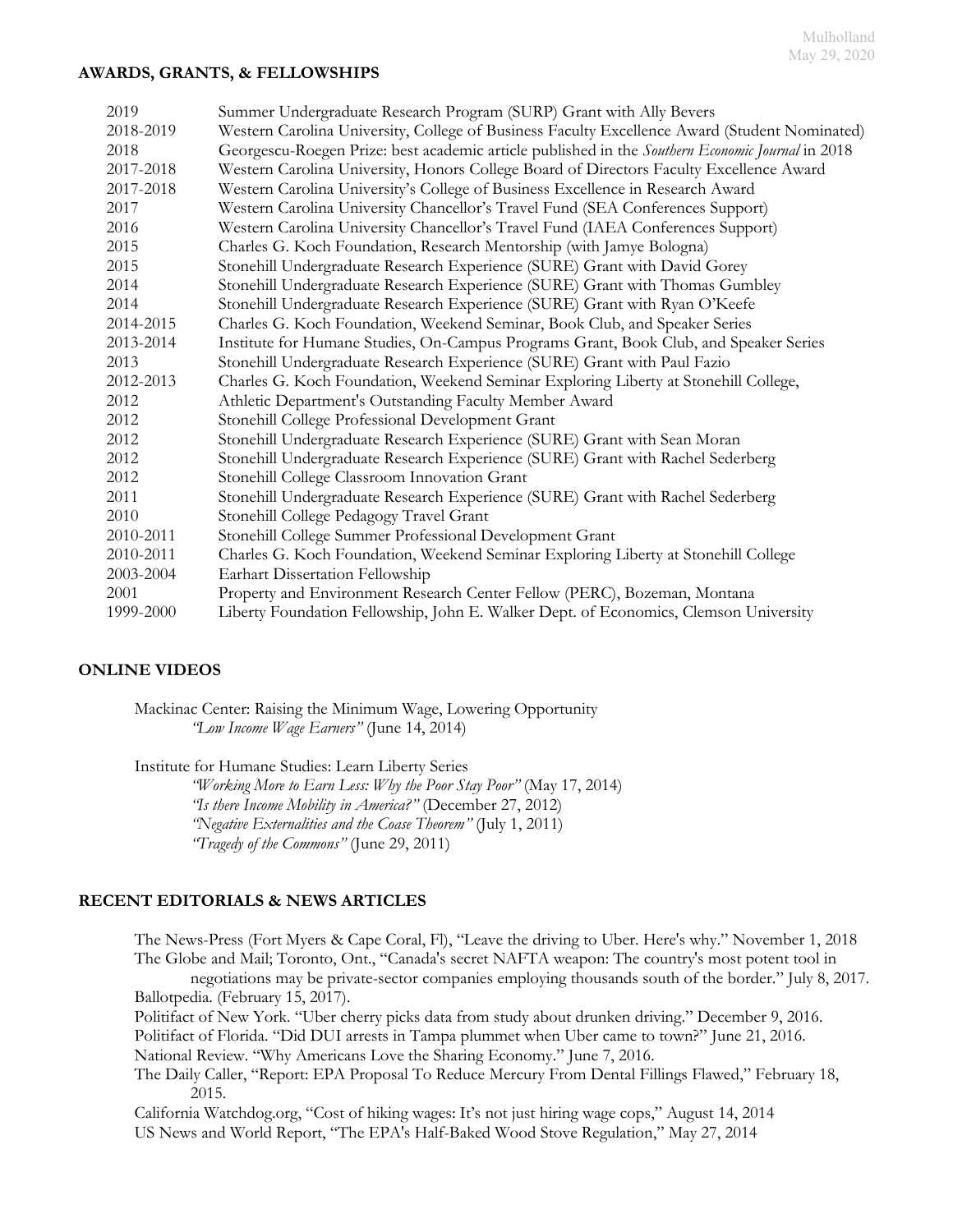#### **RECENT INVITED PRESENTATIONS**

- Bridgewater State University, Bridgewater, Massachusetts, October 18, 2018 *"Taking on Inequality"*
- Berry College, Rome, GA, September 25, 2018 *"Permissionless Innovation: Ride-Sharing, Fatal Crashes, and Crime"*
- Institute for Humane Studies: Faculty Facilitator, Davidson College, Davidson, North Carolina, July 14-20, 2018 *"Counterfactual: How do you identify?" "The Causes and Consequences of Inequality"*
- Center for the Study of Liberty and Acton Institute, Orlando, FL, November 29, 2018 *"Taking on Inequality"*
- Foundation for Economic Education: Economics of Entrepreneurship, Oglethorpe University, July 18-21, 2017 *"Entrepreneurs Change the World" "Is Making a Profit Selfish?" "Obstacles to Entrepreneurial Success"*
- Foundation for Economic Education: Introduction to the Real World, Berry College, Rome, GA, July 18-21, 2016 *"What Kind of World Do You Want to Live In?" "How Individual Action Runs the World: Private Human Action and Collective Public Choice" "Good Intentions or Good Results? The Seen and Unseen Effects of a Higher Minimum Wage"*
- Center for Excellence in Education: Research Science Institute, MIT, July 6 7, 2016 *"The Beauty of Markets: Cost, Order, and Knowledge" "Material Inequality and Mobility"*
- Institute for Humane Studies: Faculty Facilitator, Bryn Mawr College, Bryn Mawr, Pennsylvania, June 4-9, 2016 *"Knowledge Through Private Human Action and Collective Public Choice" "Material Inequality and Mobility" "Climate Alarmists, Luke Warmists, and Deniers" "3-D Morality"*
- The College of Charleston, Center for Public Choice and Market Process and the Institute for Humane Studies, Charleston, South Carolina, February 16, 2016 *"15 Now or Never: The Seen and Unseen Effects of a Higher Minimum Wage"*
- Cato Institute: Trade and Prosperity, Washington DC, November 5 7, 2015 *"Knowledge through Private Human Action and Collective Public Choice" "Material Inequality and Mobility"*

Creighton University, Institute for Economic Inquiry, Omaha, Nebraska, November 5, 2016

- The College of Charleston, Young Americans for Liberty and the Institute for Humane Studies, Charleston, South Carolina, February 16, 2016
- New York University, Students for Liberty, New York, New York, New York, November 4, 2015
- Sewanee: University of the South, Babson Center for Global Commerce, Bryan Viewpoints Speaker Series, October 13, 2015

*"Taking on Income Inequality: Seeking Paths to Greater Prosperity"*

Institute for Humane Studies: Faculty Facilitator, Bryn Mawr College, Bryn Mawr, Pennsylvania, July 16-19, 2015 *"The Beauty of Markets: Knowledge through Human Action" "Material Inequality and Mobility" "A Marxian Critique of Capitalism"*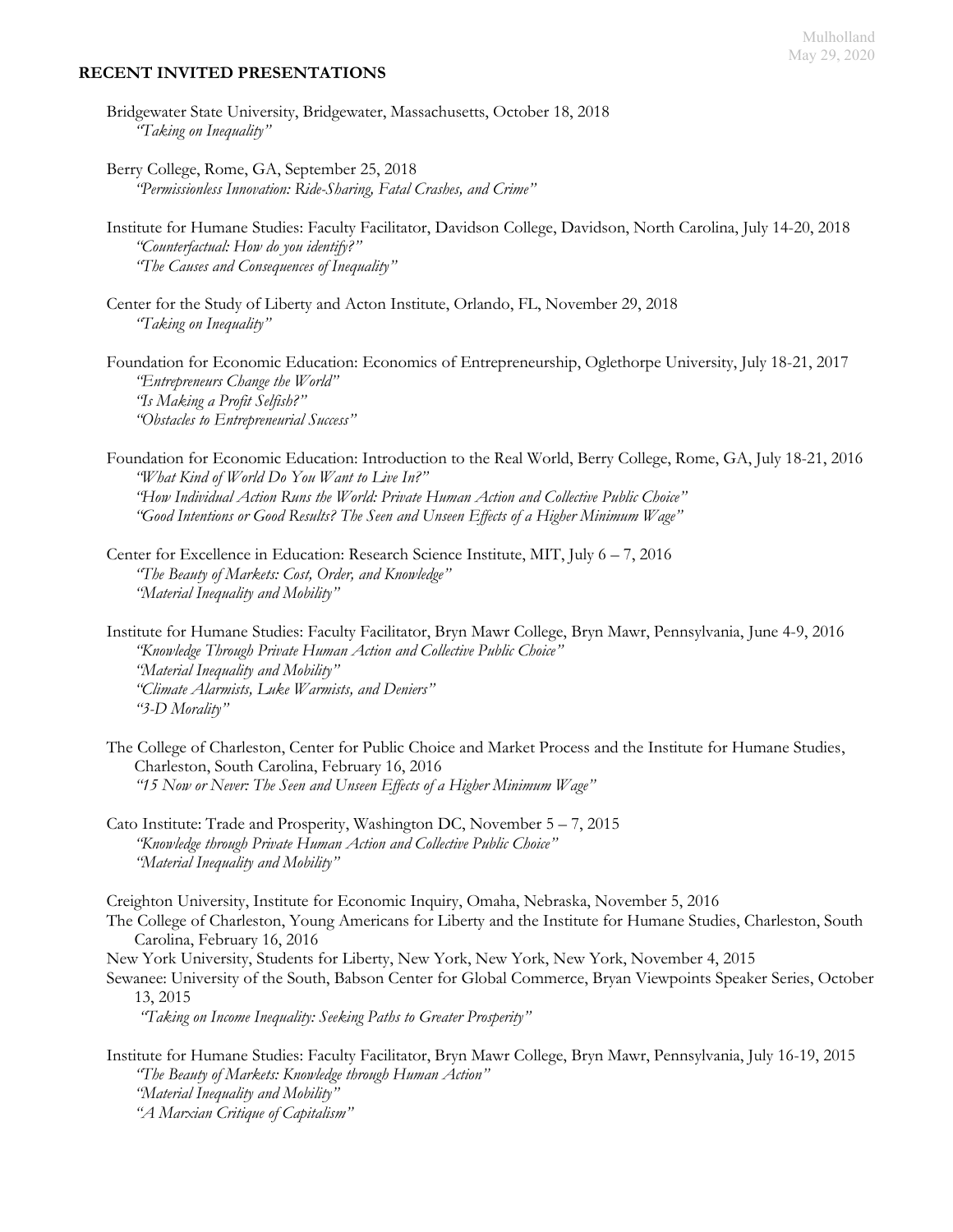#### Mulholland May 29, 2020

### **RECENT INVITED PRESENTATIONS** (Continued)

Center for Excellence in Education: Research Science Institute, MIT, July 1 – 2, 2015 *"The Beauty of Markets: Cost, Order, and Knowledge" "Material Inequality and Mobility"*

Cato Institute: Liberty and Prosperity, Washington DC, October 16-18, 2014 *"The Beauty of Markets: Cost, Order, and Knowledge" "Material Inequality and Mobility" "In Search of Fairer Trade: Is the Cup Even Half-Full?"*

Foundation for Economic Education: Introduction to the Real World, Calvin College, Grand Rapids, MI, July 27- 30, 2014

*"The Beauty of Markets: Cost, Order, and Knowledge" "The Morality of Capitalism"*

Students for Liberty Regional Conference at Duquesne University, November 14, 2014 St. Lawrence University, Canton, New York, November 11, 2014 Institute for Humane Studies: Dinner Presentation at the Harvard Club in New York, New York, June 10, 2014 Institute for Humane Studies: Annual Retreat, Scottsdale, Arizona, March 20-23, 2014 West Virginia University, Morgantown, West Virginia, February 21, 2014 Hampden-Sydney College, Hampden-Sydney, Virginia, November 18, 2013. Students for Liberty Regional Conference at Suffolk University, Boston, Massachusetts, November 2, 2013 Metropolitan State University of Denver, Denver, Colorado, September 12, 2013. *"Chutes and Ladders: Material Inequality and Mobility"*

**REFEREE**

*Contemporary Economic Policy, Eastern Economic Journal, Independent Review, International Review of Economics Education, Journal of Economic Growth, Journal of Economics and Finance Education, Journal of Sports Economics, Public Choice, Southern Business and Economic Journal, Southern Economic Journal, Transportation*

#### **MEMBERSHIP**

American Economic Association Eastern Economic Association North America Association of Sports Economists Public Choice Society Southern Economic Association The Association of Private Enterprise Education

#### **EXTERNAL REVIEWER**

Creighton University (tenure and promotion) Ithaca College (tenure and promotion) Seton Hall University (tenure and promotion)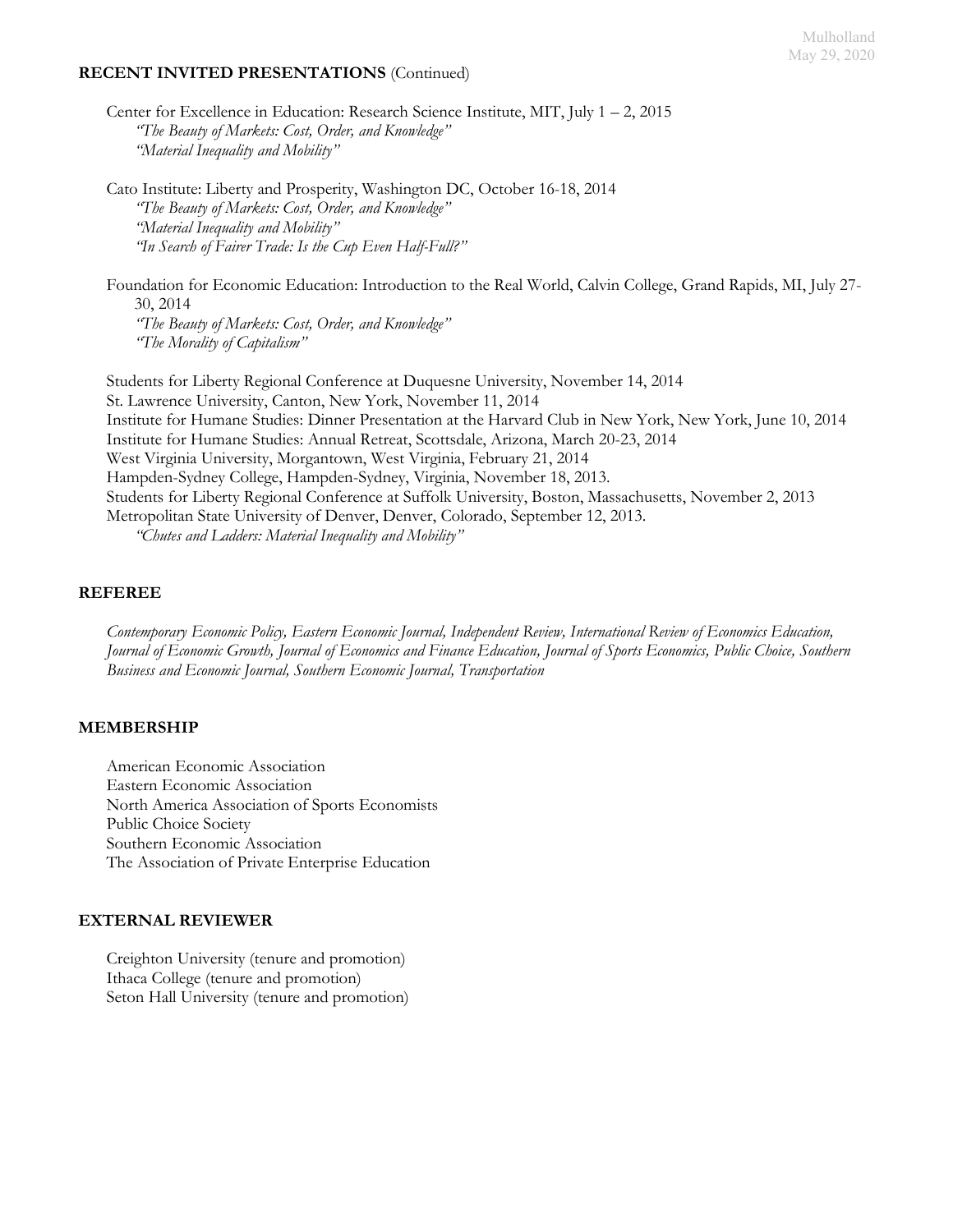# **RECENT PROFESSIONAL ACTIVITY**

- Association to Advance Collegiate Schools of Business (AACSB), Lessons for Aspiring Deans Seminar, Tampa, Florida, June 8-9, 2018
- Strata and the Property and Environment Research Center, Policy and Research Seminar: Free Market Environmentalism, Las Vegas, Nevada, April 1-2, 2016.
- Liberty Fund, "Law, Liberty, and the State" Conference, Portland, Maine, October 15-18, 2015.
- Liberty Fund, "Innovation, Entrepreneurship, Markets, and Liberty Colloquium," Logan, Utah, March 27-28, 2015.
- Principles of Economics Text Review, Dirk Mateer (Penn State) and Lee Coppock (U of Virginia), Norton Publishing Company, Boston, Massachusetts, June 2, 2012
- Writing Pedagogy Symposium with Dr. Barbara Walvoord, Stonehill College, May 29 30, 2012.
- Co-Organizer (with Victor Matheson), Three Sessions at the 2012 Eastern Economics Association Meetings on behalf of the North American Association of Sports Economists, Boston, Massachusetts, March 9- 11, 2012
- Liberty Fund, "Civil Disobedience in Defense of Liberty." Montreal, Quebec, Canada. November 17-20, 2011
- Academic Entrepreneurship Workshop, The Institute for Humane Studies, Chicago, Illinois, September 17-20, 2011
- Acton University, Acton Institute, Grand Rapids, Michigan, June 14-June 17, 2011 Participated in classes on, Introduction to Catholic Social Teaching; Economic Thought from *Caritas in Veritate*; Subsidiarity and Serving the Poor; Christian Anthropology; Christian Identity and the Idea of Limited Government; Wealth and Poverty in the Scripture; and Islam, Markets, and the Free Society
- Co-Organizer (with Kurt Rotthoff), Three Sessions at the 2011 Eastern Economics Association Meetings on behalf of the North American Association of Sports Economists. New York City, New York, February 25 -27, 2011.
- Co-Organizer (with Reynaldo Hernandez-Julian) One Session at the 2009 Allied Social Science Association Meetings: San Francisco, California, January 3, 2009 on behalf of the National Economic Association "Institutions and Race: Education, Marriage, Mobs, and Migration"
- Property and Environment Research Center and Liberty Fund. "Self-Interest, Incentives, and the Environment: A Colloquium." Nine Quarter Circle Ranch. Gallatin Gateway, Montana. June 22-24, 2008.
- Certificate of Achievement, January 5, 2008

The Committee on Economics Education of the American Economic Association, Successful implementation of interactive teaching strategies in a program peer reviewed and supported by the National Science Foundation.

Teaching Innovation Program (TIP) Phase 2, American Economic Association May 2006 – May 2007 Experiments Mentor: Denise Hazlett, Whitman College Discussions Mentor: Michael Salemi, University of North Carolina, Chapel Hill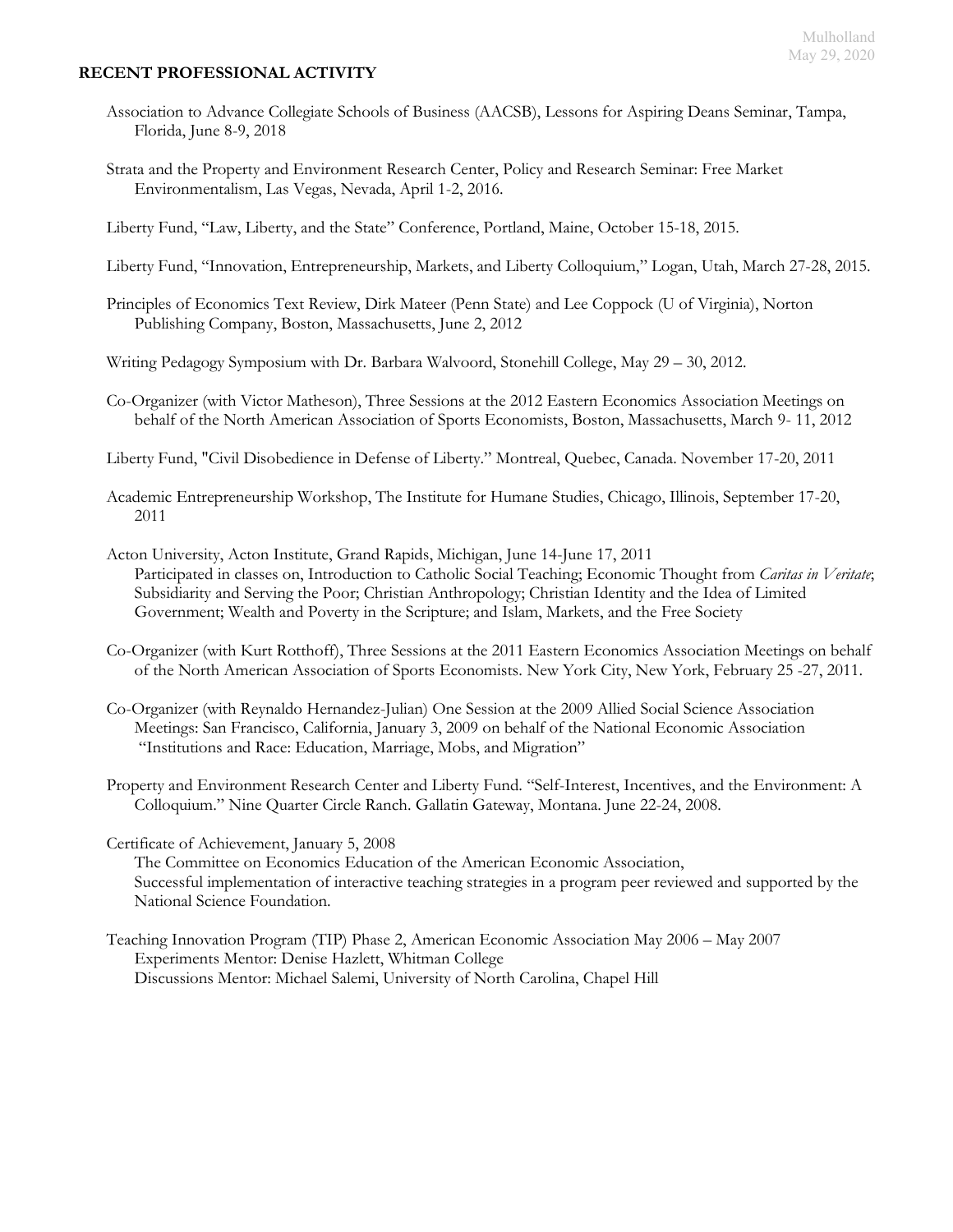### **HONORS/UNDERGRADUATE RESEARCH ADVISEES**

Alexia (Ally) Bevers, SURP Project, "Test-Optional Admissions and Student Debt" May-July, 2019

Margaret Tracy and O'Shane Morgan, "Whither the Liberal Arts? An Investigation of the Return to a Liberal Arts Degree" January-May, 2016

Gorey, David, SURE Project, "The Political Economy of Same Sex Marriage," May-August, 2015

O'Shane Morgan, "Mis-match at a Liberal Arts College," August – December, 2014

Thomas Gumbley, SURE Project, "Differences in Intergenerational Economic Mobility in the United States for Rich, Poor, Black, and White from 1940 – 2000," May-August, 2014

- Ryan O'Keefe, SURE Project, "The Effects of Educational Variation on State Income and Income Growth Rates," May-August, 2014
- Nathaniel Webber, "What Variables Best Explain Solar Power Installation? A Cross-Sectional Study," January-May, 2014

Paul Fazio, SURE Project, "Private Unions, Public Unions, and Inequality," May-August, 2013

Molly O'Malley, "A Comparative Study in Fisheries Management Strategies between the United States and New Zealand," January-May 2013

Kristen Veit, "State Minimum Wage and Selective Migration by Immigration Status," May-December, 2012

Sean Moran, SURE Project, "How Hate Became a Crime: An Empirical Investigation of State Hate Crime Legislation," May – August, 2012

- Rachel Sederberg, SURE (2) & Honors Projects, "Catholic Schools, Competition, and Public School Quality," January-May 2013, May-August 2012, and May-August 2011
- Courtney Long, "Going for the Green: Olympic Broadcasting Revenue and the Inclusion of Professional Athletes," May, 2009

William Marx, "The Winner's Curse and other Phenomena of eBay Internet Auctions," December 2006

# **GRADUATE SCHOOL PLACEMENT (Economics only)**

Arvind Sharma, 2016, Northeastern University, Economics PhD, assistantship, tuition waiver Daniel Bonneau, 2016, West Virginia University, PhD, assistantship, fellowship, tuition waiver Thomas Gumbley, 2016, Montana State University, Economics MA, assistantship, tuition waiver Siobhan McAlister, 2016, University of Oregon, PhD, assistantship, tuition waiver Sarah Wilson, 2015, Clemson University, Economics PhD, assistantship, tuition waiver Myron Inglis, 2014, Montana State University, Economics MA, assistantship, tuition waiver Kelsey Roberts, 2013, Clemson University, Economics PhD, assistantship, fellowship, tuition waiver Rachel Sederberg, 2013, Northeastern University, Economics PhD, assistantship, tuition waiver Juliana Carattini, 2012, Clemson University, Economics PhD, assistantship, tuition waiver Christopher Dubberly, 2010, George Mason University, Economics MA, assistantship, tuition waiver Sarah Becker, 2009, Gorge Mason University, Economics PhD, assistantship, tuition waiver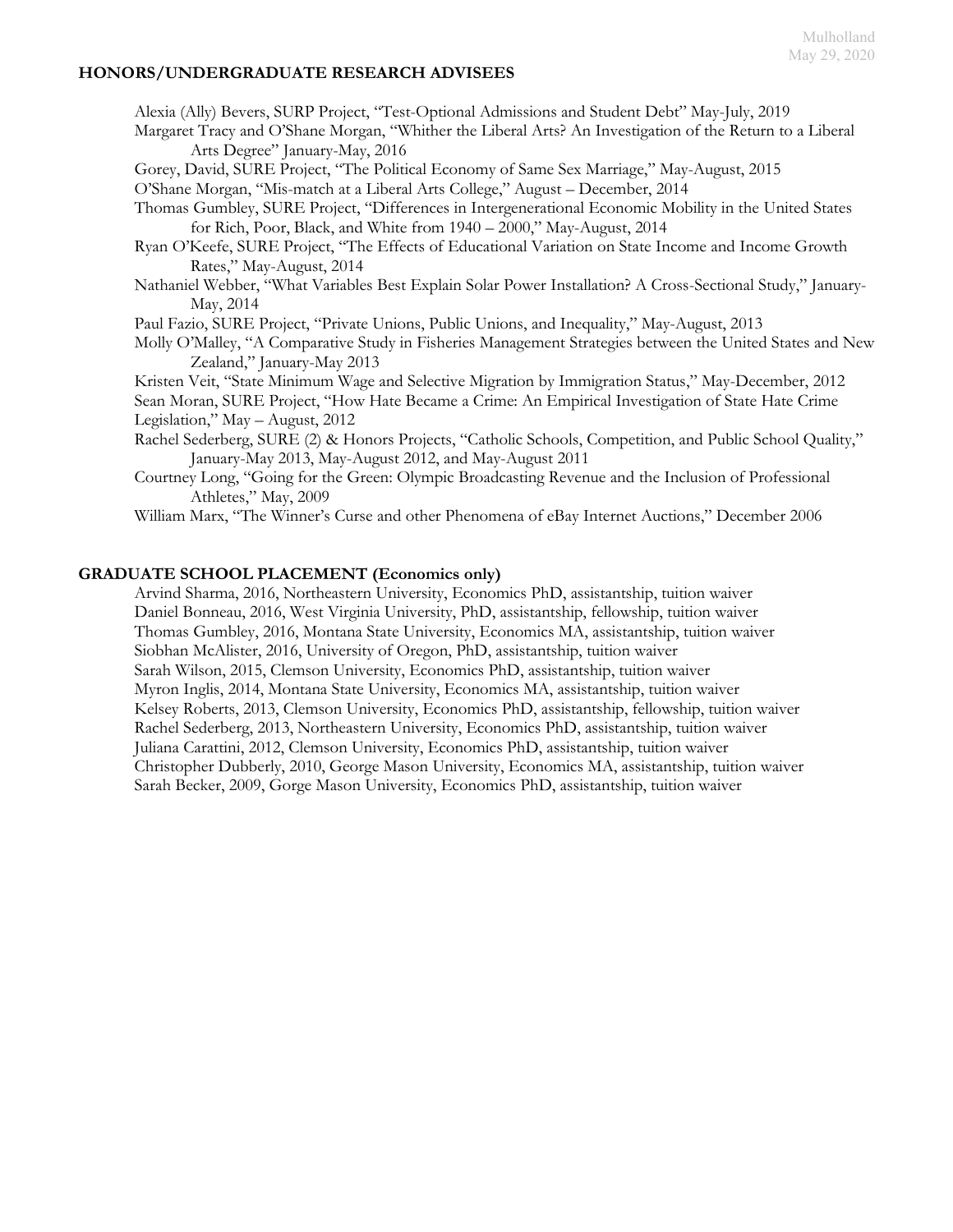### **Faculty Committees and Service**

#### **Western Carolina University**

Faculty Senate, Interim Representative, August 2017 – December 2017, Full-time, January 2018 - Present

Tenure and Promotion Committee – School of Economics, Management, and Project Management, Fall 2018 - Present

Academic Policy and Review Council, Representative. August 2017 - Present

IT Council, Faculty Senate Representative. January 2018 – Present

Honors College Advisory Committee Fall 2017 – Present

Standing Committee on Faculty Salaries. Spring 2020 – Present

Dept. of Economics, Management, and Project Management Curriculum Committee Fall 2017 – Spring 2018

CFC Committees: Innovative Scholarship Award Committee, Reviewer. January 2017 – May 2018.

Executive Director of Community and Economic Development and Innovation Search Committee. January – June 2017

### **Other Institutions**

Interim Department Chair Spring 2016 Faculty GovCom Committee 2015 – 2016 Athletic Evaluation Committee 2015 - 2016 Faculty Senate Representative 2012 – 2015 Vice President of Faculty Senate 2012 – 2013 Admissions Advisory Committee 2011 - 2016 Retention Committee 2014 – 2016 Environmental Studies Curriculum Committee 2009 – 2016 Interim Director Fall of 2012 Faculty Academic Vision Committee Summer 2012 Standards and Standing Committee 2010 – 2013 Dean of Admissions Search Committee 2009 – 2010 Orientation Economics Advisor (Summer 2004, 2008, 2009, 2010, 2011, 2012, 2013, 2014) House of Delegates Business School Representative 2006 - 2007 Economics Faculty Search Committee 2005 - 2006; 2007 – 2008; 2013-2014 Science Open House: Environmental Science Representative 2005, 2006 Economics Department Scholarship Committee Members 2004 - 2005 Economics Department Assessment/Curriculum Committee Member 2004 - 2005

#### **Student Organizations**

Young Adults for Liberty (YAL) / Students for Liberty (SFL) Advisor 2011 - 2013 Student Experience Action (Interim) Advisor 2012 – 2013 Community Associate: 2011-2012 and 2014-2015 Faculty Advisor – Phi Delta Theta 2007 – 2009 Accessibility Awareness Association: Faculty Advisor, Fall 2006 – Spring 2007 Environmental Coalition: Assistant Advisor 2005 - 2006; Faculty Advisor, Fall 2006 – Spring 2007 Omicron Delta Epsilon: Interim Faculty Advisor, Fall 2006 – Spring 2007 Learning Community: Desire and Happiness, Developer and Faculty Facilitator, Fall 2006 LeaderShape© Cluster Facilitator: LeaderShape, Valley Forge, PA, May 2006 Student Orientation Faculty Mentor 2004 Economics Club Assistant Advisor 2004 - 2005

# **Community Organizations**

The Institute for Humane Studies, Graduate Student Mentor, Fall 2014 - Present The Institute for Humane Studies, Fellowship and PhD Scholarship Review Committee, 2015 – 2017 St. Martin's Episcopal Church, Providence, RI, Vestry Member, 2013 – 2016 Senior Warden, 2016 Junior Warden, 2014 – 2015 Central Moravian Church, Bethlehem, PA, Social Action Committee, 2006-2007